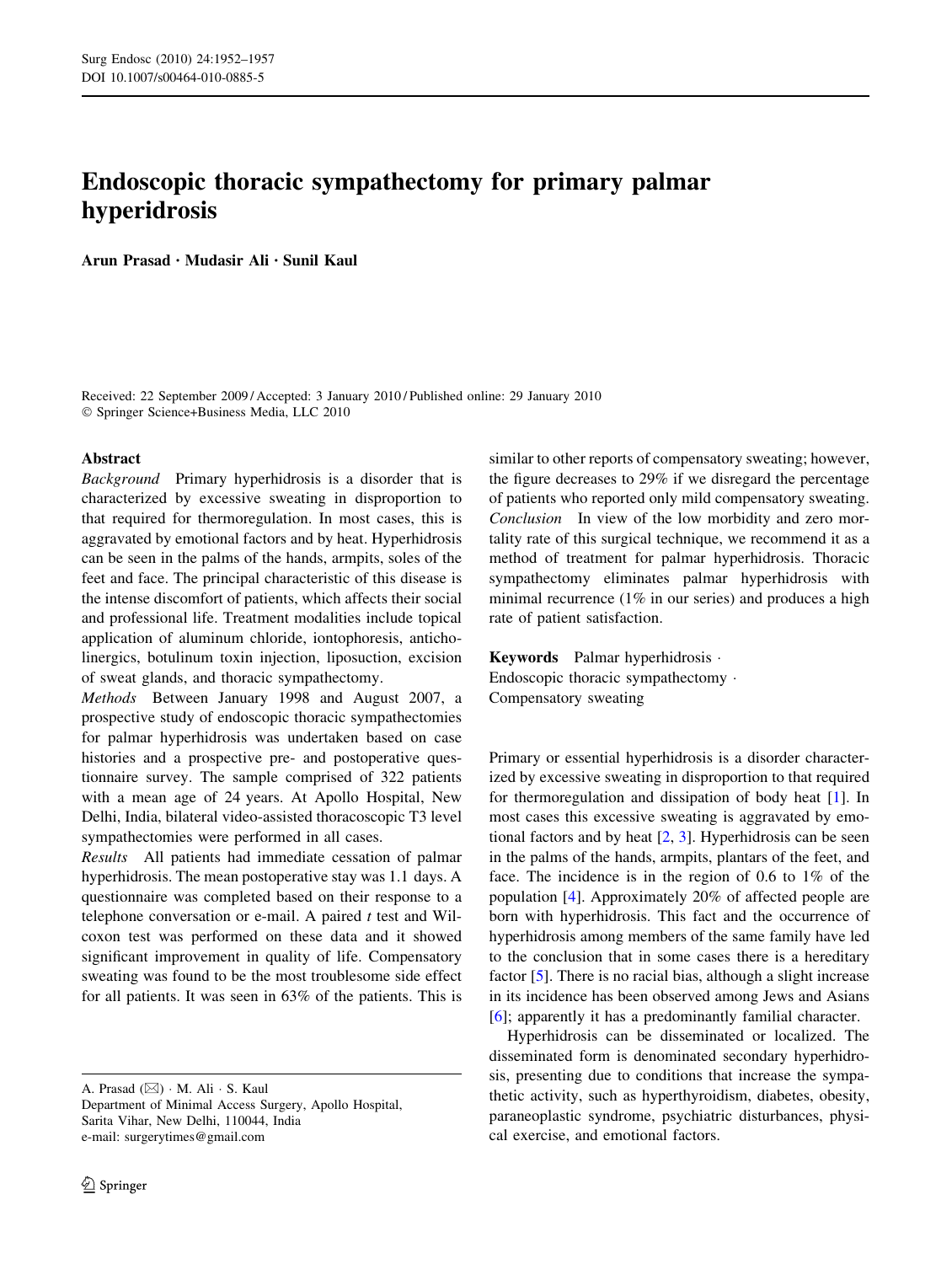Localized or regional hyperhidrosis (palmar, axillary, plantar, and craniofacial) may occur in association or isolation, the intensity of which can cause considerable morbidity, including maceration of the skin as well as secondary bacterial and skin infections. However, the principal characteristic of this disease is the intense discomfort of patients, which affects their social, affective, and professional life [\[7](#page-5-0)]. This form of hyperhidrosis is denominated primary and its cause remains unknown [\[8](#page-5-0)]. The sudoriferous glands of the involved area are histologically and numerically normal, thereby indicating that a hyperstimulation mechanism is involved [[4\]](#page-5-0).

Most patients report the onset of symptoms in childhood with exacerbation during puberty and adolescence, although it can present at birth. The incidence is equal in both sexes [\[4](#page-5-0)].

Treatment modalities reviewed by White [[9\]](#page-5-0), include topical application of aluminum chloride, iontophoresis [\[10](#page-5-0)], topical anticholinergics and therapies based on conditioning and biofeedback, all of which are effective only in mild cases. Other treatments, including botulinum toxin type A injection, liposuction, and excision of the sweat glands, have been attempted with limited success [[11\]](#page-5-0).

Topical methods of treating localized hyperhidrosis are expensive, have limited efficacy, and provide only transitory benefits. This, together with increasingly greater availability of video-assisted thoracic surgery, have contributed decisively to the establishment of sympathectomy as the current standard in the definitive treatment of severe cases of palmar and axillary hyperhidrosis, presenting [98% effectiveness and a high rate of patient satisfaction  $[12]$  $[12]$ . The first sympathectomy by thoracoscopy was performed in 1951 [\[13](#page-5-0)]. Since then, different levels of sympathetic trunk have been approached for the treatment of excessive sweating. The evolution of video-assisted thoracoscopic techniques has allowed thoracic sympathectomy to be performed quite safely, with good results and minimal morbidity [[14–21\]](#page-5-0).

The complications related to the manipulation of the pleural cavity, such as hemothorax, pneumothorax, wall infection, and pulmonary decompression-induced edema, have been occasionally described, although the incidence has always been  $\lt 1\%$  [[12\]](#page-5-0). Some difficulties, such as those caused due to pleural adherences and the need for a second sympathectomy  $(\leq 3\%)$ , have been reported, although all such cases were attributed to some anatomic variant [\[12](#page-5-0)]. Without a doubt, the most significant complication of sympathectomy is reflex compensatory sweating. In most studies, this has been observed in the majority of patients [\[22–28](#page-5-0)].

This paper describes our experience with this technique as well as the pre- and postoperative degree of satisfaction and quality of life of our patients.

#### Materials and methods

Between January 1998 and August 2007, a prospective study of endoscopic thoracic sympathectomies for palmar hyperhidrosis was undertaken based on case histories and a prospective pre- and postoperative questionnaire survey. The sample comprised 322 patients: 4% were women and 96% men; the mean age at intervention was 24 (range, 14–42) years. Bilateral video-assisted thoracoscopic T3 level sympathectomies were performed in all cases.

Patients were positioned supine with  $20^{\circ}$  anti-Trendelenberg tilt of the table. This position allows gravity to assist in revealing the spine and the sympathetic chain. Under general anesthesia, with single lumen tracheal intubation, the patient's arms were abducted exposing the axilla. The procedure was performed with two ports: a 10 mm port in the mid-axillary line at the fifth intercostal space for the introduction of telescope, and a 5-mm port in the anterior axillary line at the third intercostal space for working instruments (Fig. 1). Subsequent to the introduction of the first 10-mm cannula,  $CO<sub>2</sub>$  was insufflated at 5–10 mmHg to achieve partial pulmonary collapse. Upon pulmonary collapse, the visualization of the pleural cavity was done and the second port was introduced under direct vision. Pleural adhesions if any were released.

The ribs were carefully identified. The first rib was mostly not visualized because it lies in a completely different plane and direction from the others. Thus, identification of the second and third rib was critical and constituted the most important landmark for sympathectomy procedure (Fig. [2\)](#page-2-0). The sympathetic chain is seen coursing over the rib heads near the costovertebral junction and the lateral aspect of vertebral bodies. The sympathetic chain and ganglia are usually visualized through the pleura



Fig. 1 Port placement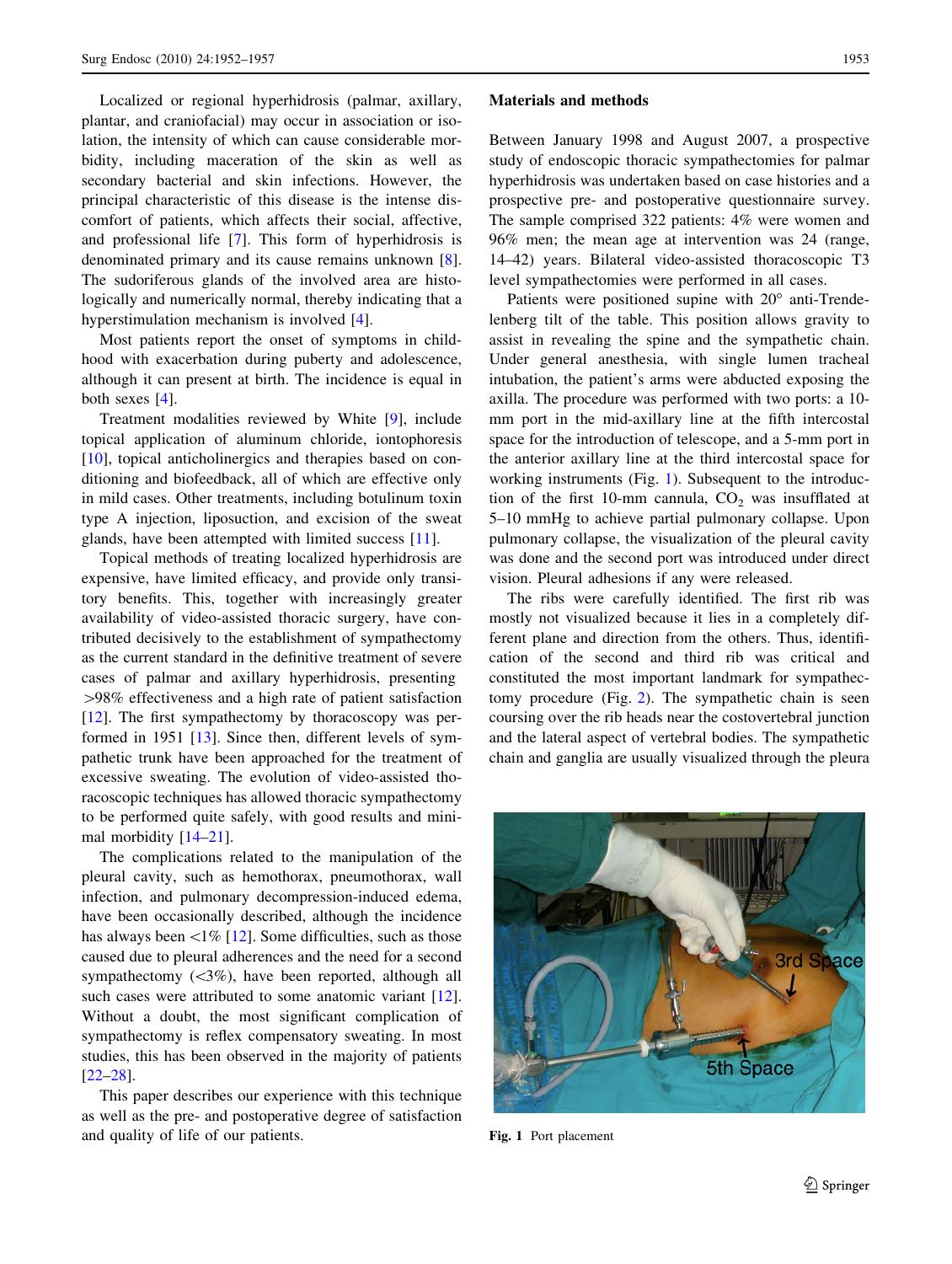<span id="page-2-0"></span>

Fig. 2 Identifying the chain

but should not be ''palpated'' with endoscopic instruments that will cause hyperemia of the pleura and obscure visualization during the procedure. At the level where the sympathetic chain crosses the third rib, the parietal pleura were opened with the diathermy hook. The sympathetic chain just below the T3 level was gently cauterized and transected completely, but the ganglion was left in position without removal by manipulation (Fig. 3). The ramus arising laterally from the sympathetic chain is the Nerve of Kuntz, which is slightly larger than the other rami and must be interrupted to achieve adequate sympathetic denervation of the upper extremity. This also was transected by diathermy hook. The lung was inflated after the procedure under vision to make sure that it was well expanded. Chest drains were not inserted at the end of the procedure. No stitches were required for the 5-mm port, whereas a single



Fig. 3 T3 sympathectomy

intradermal stitch was necessary for the 10-mm port. Skin was approximated by using cyanoacrylate glue. The same procedure was performed on the contralateral side.

Postoperatively, orally administered analgesics were adequate for pain control. The patients were mobilized early and while some patients went home the evening of surgery, most patients were discharged the next day.

## Results

Endoscopic thoracic sympathectomy at T3–T4 level was performed in 322 patients. All patients had immediate cessation of palmar hyperhidrosis. Recurrence was seen in three patients, but none of them wished to undergo a redo procedure at a different level because, despite recurrence, their symptoms were less than before. The mean postoperative stay was 1.1 (range, 0.5–3) days, with a mode of 1 day in 290 patients.

Complications were minor and were seen in six patients (2%; Table 1). None of the patients needed any intervention. There was minimal pain at the two port sites, which resolved with analgesia, and minor skin bleed was controlled by pressure and change of dressing.

Postoperative chest X-ray was performed only if the patient complained of breathing difficulty. Only 11 patients needed to have an X-ray of which 1 patient showed a minor pneumothorax, which resolved without any intervention.

All patients were followed up for a minimum period of 24 months. A questionnaire was completed based on their response to a telephone conversation or e-mail. Ten parameters were covered. A paired  $t$  test and Wilcoxon test was performed on this data and it showed significant improvement in quality of life (Tables [2,](#page-3-0) [3\)](#page-3-0).

Patients were asked about emergence of postoperative side effects, and the results are shown in Table [4.](#page-4-0) Compensatory sweating was the most common side effect and was seen in 63% of the patients. This was seen in mild to severe form. Subgrouping of this symptom has been done in Table [5](#page-4-0).

Patients had variable degree of plantar, axillary, or facial hyperhidrosis in addition. Whereas many patients had isolated palmar hyperhidrosis, some had other forms in varying combinations. We have not subclassified patients

Table 1 Postoperative complications

| Port site<br>infection |  |
|------------------------|--|
| Port site bleeding     |  |
| Hypertrophic<br>scar   |  |
| Pneumothorax           |  |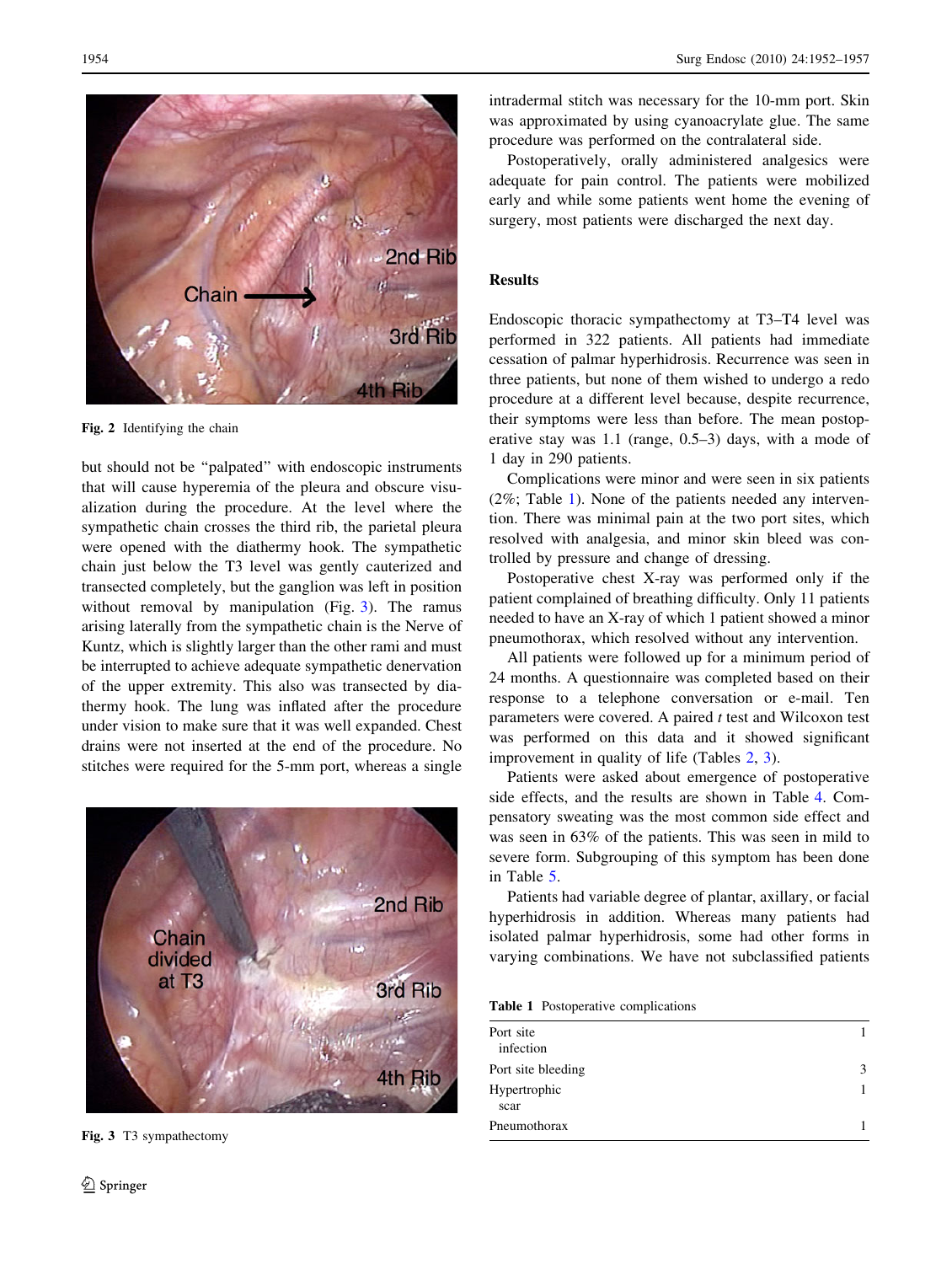<span id="page-3-0"></span>

| <b>Table 2</b> Quality of life<br>indicators—paired $t$ test | S no. | Indicator                                                    | <b>Before</b><br>ETS $(X_{\rm a})$ | After<br>ETS $(X_h)$ | $(X_{a} - X_{b})$ |
|--------------------------------------------------------------|-------|--------------------------------------------------------------|------------------------------------|----------------------|-------------------|
|                                                              |       | Hesitation to shake hands                                    | 305                                | $\overline{2}$       | 303               |
|                                                              | 2.    | Palm sweating at work/writing/keyboard                       | 322                                | 4                    | 318               |
|                                                              | 3.    | Hesitation to go to a party                                  | 250                                | 10                   | 240               |
|                                                              | 4.    | Hesitation to socialize with opposite sex                    | 106                                | 4                    | 102               |
|                                                              | 5.    | Carry a handkerchief                                         | 215                                | $\overline{2}$       | 213               |
| <i>ETS</i> endoscopic transthoracic                          | 6.    | Difficulty in handling sports/<br>musical equipment/joystick | 87                                 | 2                    | 85                |
| sympathectomy                                                | 7.    | Affects self-confidence                                      | 285                                | 4                    | 281               |
| $Mean_A - Mean_B = 209.1$ ;                                  | 8.    | Difficulty in driving                                        | 122                                | 11                   | 111               |
| $t = 7.77$ ; df = 9                                          | 9.    | Angry with the ailment                                       | 310                                | 62                   | 248               |
| P value: one-tailed, $< 0.0001$ ;<br>two-tailed, $< 0.0001$  | 10.   | Dissatisfied with physical attributes                        | 285                                | 95                   | 190               |

|  |  |  |  | <b>Table 3</b> Quality of life indicators—Wilcoxon test |  |
|--|--|--|--|---------------------------------------------------------|--|
|--|--|--|--|---------------------------------------------------------|--|

| Pairs              | Indicators                                               |         | Before ETS $(X_a)$ | After ETS $(X_h)$ |       | S/R of $ X_a - X_b $    |
|--------------------|----------------------------------------------------------|---------|--------------------|-------------------|-------|-------------------------|
| 1.                 | Hesitation to shake hands                                |         | 305                | 2                 | $+9$  |                         |
| 2.                 | Palm sweating at work/writing/keyboard                   |         | 322                | 4                 | $+10$ |                         |
| 3.                 | Hesitation to go to a party                              |         | 250                | 10                | $+6$  |                         |
| 4.                 | Hesitation to socialize with opposite sex                |         | 106                | 4                 | $+2$  |                         |
| 5.                 | Carry a handkerchief                                     |         | 215                | 2                 | $+5$  |                         |
| 6.                 | Difficulty in handling sports/musical equipment/joystick |         | 87                 | 2                 | $+1$  |                         |
| 7.                 | Affects self confidence                                  |         | 285                | 4                 | $+8$  |                         |
| 8.                 | Difficulty in driving                                    |         | 122                | 11                | $+3$  |                         |
| 9.                 | Angry with the ailment                                   |         | 310                | 62                | $+7$  |                         |
| 10.                | Dissatisfied with physical attributes                    |         | 285                | 95                | $+4$  |                         |
| Values             | $X_{\rm a}$                                              |         |                    | $X_{\rm b}$       |       | $X_{\rm a} - X_{\rm b}$ |
| $\boldsymbol{N}$   | 10                                                       |         |                    | 10                |       | 10                      |
| Sum                | 2,287                                                    |         |                    | 196               |       | 2,091                   |
| Mean               |                                                          | 228.7   |                    | 19.6              |       | 209.1                   |
| $Sum_sq$           |                                                          | 597,673 |                    | 13,150            |       | 502,417                 |
| SS                 |                                                          | 74636.1 |                    | 9308.4            |       | 65188.9                 |
| Variance           |                                                          | 8292.9  |                    | 1034.2667         |       | 7243.2111               |
| Standard deviation | 91                                                       |         |                    | 32                |       | 85                      |

Variances and standard deviations are calculated with denominator  $= n - 1$ 

ETS endoscopic transthoracic sympathectomy

 $W = 55$ ;  $n_{s/r} = 10$ ;  $Z = 2.78$ ;  $P(1-tail) = 0.0027$ ;  $P(2-tail) = 0.0054$ 

in these categories because all of these patients had come for surgery mainly for the palmar hyperhidrosis only.

# Discussion

The indications for using endoscopic thoracic sympathectomy to treat primary hyperhidrosis have been established since the first thoracoscopic interventions were performed [\[29](#page-5-0)]. In recent years, numerous articles advocating diverse surgical techniques for accessing the thoracic sympathetic chain have been published. Those articles discuss indications, such as ablation, resection (and its extent), interruption by clips, and more. Hashmonai et al. [[30\]](#page-5-0) compared surgical techniques for the treatment of hyperhidrosis—electrocoagulation or resection—based on a review of studies published between 1974 and 1999. Those authors found that resection was significantly better in terms of immediate results and absence of recurrence after intervention.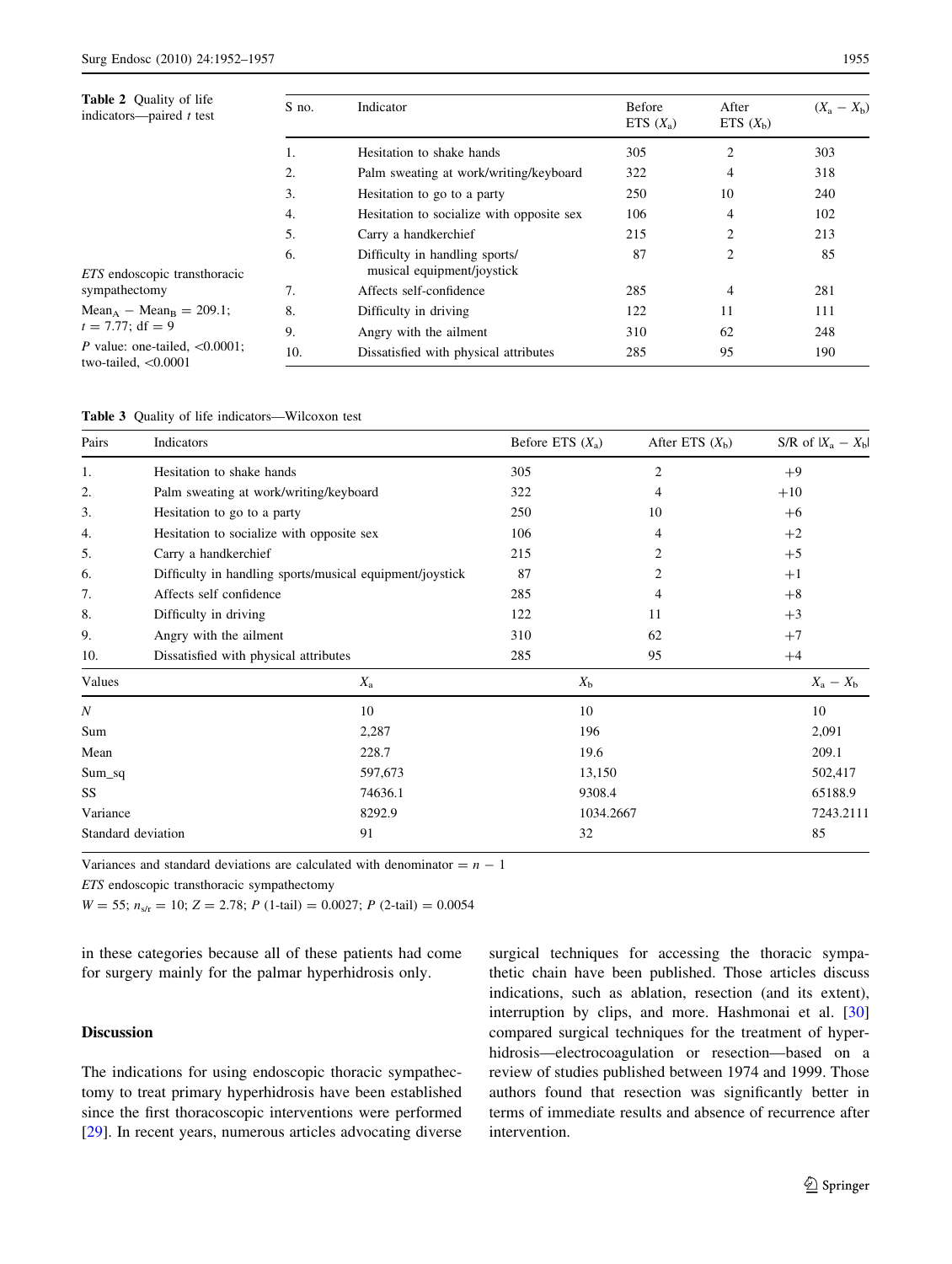<span id="page-4-0"></span>Table 4 Compensatory sweating

| Grade | Feature                                     | No. | %    |
|-------|---------------------------------------------|-----|------|
|       | No CS                                       | 118 | 36.6 |
| 2.    | Noticed sometimes in sweaty situations only | 60  | 18.7 |
| 3.    | Noticed sometimes in nonsweaty situations   | 52  | 16.1 |
| 4.    | Always aware but not troublesome            | 44  | 13.7 |
| 5.    | Troublesome but controlled by clothing      | 36  | 11.2 |
| 6.    | Severe—causes embarrassment                 | 11  | 3.4  |
|       | Regret having had ETS                       |     | 0.3  |

CS compensatory sweating; ETS endoscopic transthoracic sympathectomy

Table 5 Classification of compensatory sweating

| No CS                 | 37%   |
|-----------------------|-------|
| Mild (Grade $2-3$ )   | 35%   |
| Moderate (Grade 4–5)  | 25%   |
| Severe (Grade $6-7$ ) | $4\%$ |

CS compensatory sweating

As an alternative to extirpation of the thoracic sympathetic segment and with the goal of decreasing the percentage of patients developing compensatory sweating, Lin [[31\]](#page-5-0) used endoscopic clipping of the sympathetic thoracic trunk at T3–T4 to block transmission. Lin also reported 42 patients who required a second sympathectomy because of unsuccessful interventions or recurrent palmar hyperhidrosis [\[32](#page-5-0)].

Compensatory sweating is, without a doubt, one of the most troublesome postoperative side effects for all patients. Perhaps this is why numerous surgeons have begun to search for the ideal technique to significantly reduce the percentage of cases developing compensatory sweating. Riet et al. [[33\]](#page-5-0), in a paper published in 2001, showed that compensatory sweating was nonexistent after limiting thoracoscopic sympathectomy to the third ganglion. Our study revealed the emergence of compensatory sweating in 63% of the patients. This is similar to other reports of compensatory sweating; however, the figure decreases to 29% if we disregard the percentage of patients who reported only mild compensatory sweating.

Another aspect is the positioning of the patient during the procedure. Patients were positioned supine with  $20^{\circ}$  anti-Trendelenberg tilt of the table. This position allows gravity to assist in revealing the spine and the sympathetic chain along with the partial lung compression using carbon dioxide insufflation [[34\]](#page-5-0). This avoids the need to reposition the patient, saving important surgical time for the patient (who spends less time under anesthesia), the surgeon, and the hospital. Naruse et al. [\[35](#page-5-0)] described a similar surgical procedure in 120 endoscopic thoracic sympathectomies performed with 2-mm incisions with the patient in a semi-sitting position, concluding by recommending this procedure as the method of choice for the surgical treatment of palmar hyperhidrosis because it reduces the time in surgery (in his series, operations lasted from 11 to 81 min). The estimated time of our most recent operations with the patient in the supine position with anti-Trendelenberg tilt of table varied from 20 to 45 min, practically the same as most other series.

Level of sympathectomy has been studied in randomized, controlled trials [\[36](#page-5-0), [37](#page-5-0)], and it was observed that T3 level sympathectomy has same efficacy as T2 level but has lower incidence of side effects, such as compensatory sweating. Intraoperative monitoring of temperature and blood flow has been suggested to establish a standardized reference for finding the correct target level [[38\]](#page-5-0).

Studies of patient series in which primary hyperhidrosis has been treated surgically reveal a high degree of patient satisfaction. In personal interviews, patients recognize that hyperhidrosis is a serious social problem that affects them when they interact with other people, work, drive, or try to maintain their self-confidence and character. In our study, [98% of patients reported improved self-confidence and willingness to shake hands after surgery; 20% of patients remained dissatisfied with the ailment despite resolution of the hyperhidrosis (mostly because of the emergence of compensatory sweating).

The emergence of complications varies from one series to the next. The percentage of complications in our study was 2%, including bleeding from the skin site, infection at incision site, residual pneumothorax, and hypertrophic scar formation. We believe that, once the technique has been mastered and refined, both the complication rate and morbidity should be quite low.

In conclusion, in view of the low morbidity and zero mortality rate of this surgical technique, we recommend it as a method of treatment for palmar hyperhidrosis. Thoracic sympathectomy eliminates palmar hyperhidrosis with minimal recurrence  $(\langle 1\%$  in our series). Although the percentage of compensatory sweating is high (in some cases it tends to decrease spontaneously), it produces a high rate of patient satisfaction.

Acknowledgments We are grateful for the support given to us by the Department of Anesthesiology, Apollo Hospital, New Delhi without which the study would not be possible. Also of note is the role played by treated patients in counseling new patients regarding the expectations, results, and side effects of the procedure.

Disclosures Drs. Arun Prasad, Mudasir Ali, and Sunil Kaul have no conflicts of interest or financial ties to disclose.

#### References

- 1. Stolman LP (1998) Treatment of hyperhidrosis. Dermatol Clin 16(4):863–869
- 2. Moschella SL, Hurley HJ (1992) Dermatology, vol 25, 3rd edn. Saunders, Philadelphia, pp 1514–1524